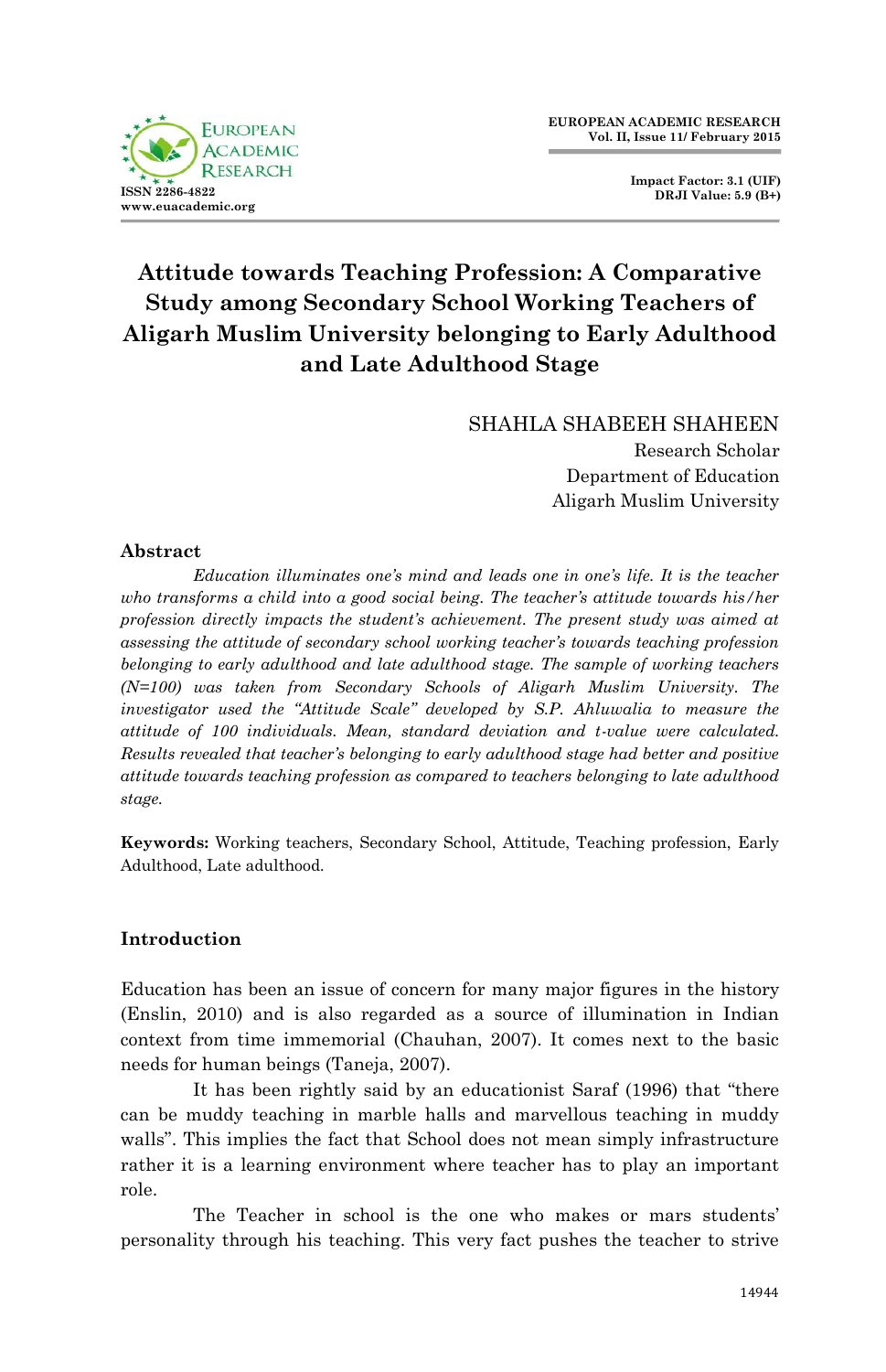for developing thought provoking environment in the classroom (Shaheen, 2014). As mentioned in Kothari Commission (1964 -66), the destiny of India is being shaped in her class room (Safaya, 2005), and no doubt it is the teacher who acts as shaper in the classroom. It is not only a teacher's intellect/academic aspect that works but emotive part of his/her personality also keeps working during process of teaching (Shaheen, 2015).

Studies reveal that educational attainment of students depends to a large extent on the attitude of the teachers to their profession. According to, Encyclopaedia Britannica *"Attitude is a word having no precise technical meaning when used to describe human beings psychologically. It refers, in a general way, to inclinations, presumed to be enduring, to react in a certain way in response to certain kinds of situations, to see and interpret events according to some predisposition and to organise opinions into coherent interrelated clusters".* Attitude is a noun and it means "a way of thinking", "a way in which body is held" and in informal sense "self-confident or aggressive behaviour" (Stevenson, Elliot & Jones, 2002). In simple words attitude is one"s inclination towards something. It is thought to be something inside the person and may be favourable or unfavourable towards a particular thing or object. Therefore, it is supposed that a teacher with a favourable attitude towards his/her profession would produce right type of youth (Shaheen, 2014), while a teacher"s negative attitude towards teaching profession, no matter the levels of subject knowledge and professional training s/he has, may affect students" performance negatively (Passos, 2009).

The present study is aimed at comparing Attitude of Secondary School Working Teachers of Aligarh Muslim University belonging to Early Adulthood and Late Adulthood Stage towards Teaching Profession.

Adulthood is the state of being adult and adult is a person who has attained maturity or legal maturity (Redd, 2004). Adulthood can be further categorised as, early adulthood (18-40 years), middle age (40-60 years) and old age or senescence (60 years to death) (Hurlock, 2008). For the sake of convenience, sample in the present is categorised as early adulthood (a period between 20 to 40 years of life) and late Adulthood (a period between 40 to 60 years of life).

## **Objectives of the Study**

The present study is aimed at achieving the following objectives:

- 1. To compare the attitude of Total Working Teachers and Teachers belonging to Early Adulthood stage, working in Secondary Schools of A.M.U. towards teaching profession.
- 2. To compare the attitude of Total Working Teachers and Teachers belonging to Late Adulthood stage, working in Secondary Schools of A.M.U. towards teaching profession.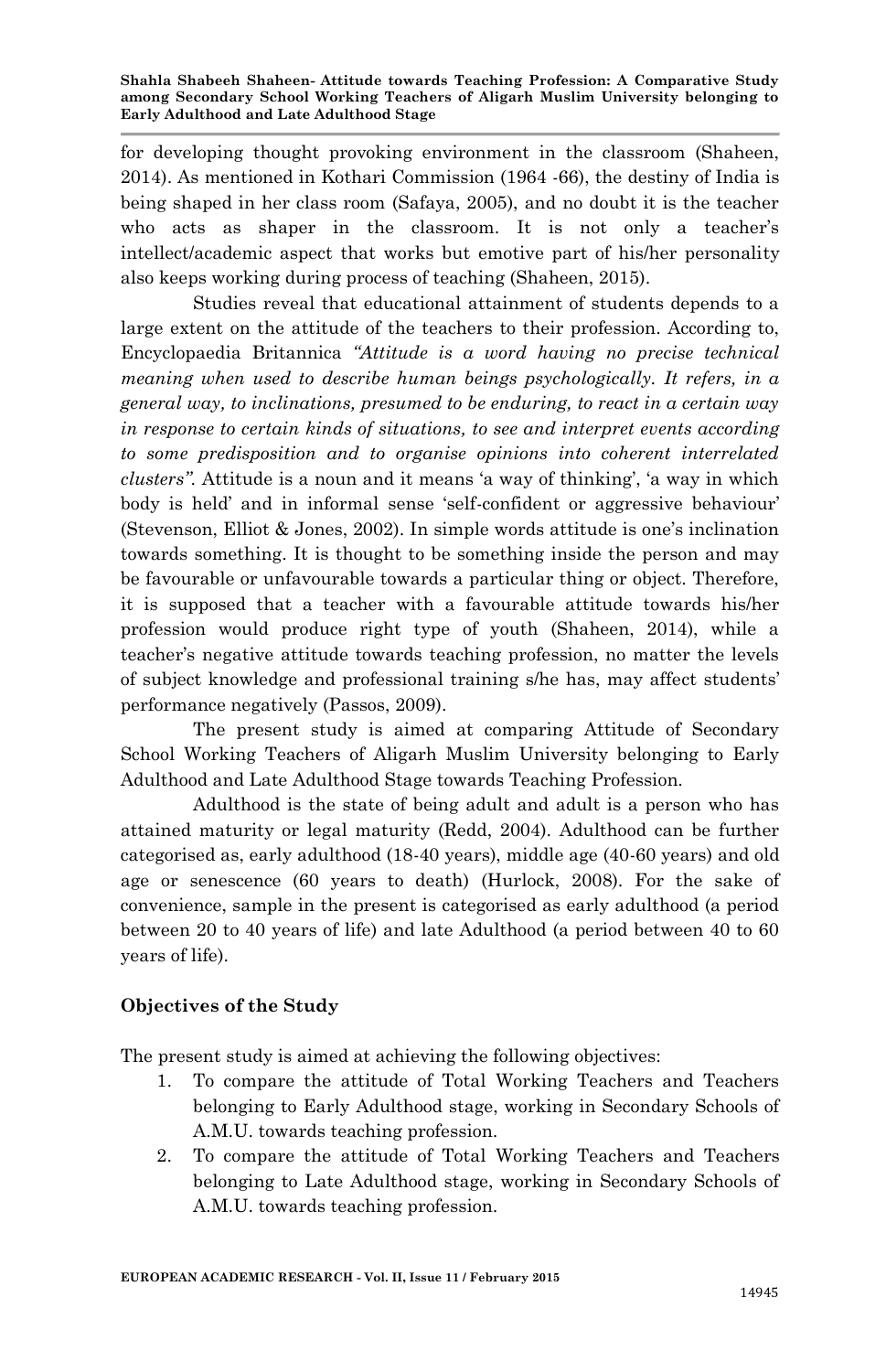3. To compare the attitude of Secondary School Working Teachers of Aligarh Muslim University belonging to Early Adulthood stage and Late Adulthood Stage towards teaching profession.

### **Hypotheses of the Study**

On the basis of above objectives the following research hypotheses are formulated:

- 1. There is no significant difference in the attitude of Total Working Teachers and Teachers belonging to Early Adulthood stage, working in Secondary Schools of A.M.U. towards teaching profession.
- 2. There is no significant difference in the attitude of Total Working Teachers and Teachers belonging to Late Adulthood stage, working in Secondary Schools of A.M.U. towards teaching profession.
- 3. There is no significant difference in the attitude of Secondary School Working Teachers of Aligarh Muslim University belonging to Early Adulthood stage and Late Adulthood Stage towards teaching profession.

#### **Review of Related Literature**

Tural and Kabadayi (2014) studied the attitude of teacher candidates towards the teaching profession in pedagogical formation certification and found it positive. The statistical evaluation of "value", "love" and "adaptation" subcategories revealed no significant difference with respect to graduation status and teaching experience variables. However, a significant difference is observed in favour of female teachers when compared according to gender in love sub-category. Akbulut and Karakuş (2011) studied the attitude of 239 secondary school science and mathematics (physics, chemistry, biology and mathematics) teacher candidates by using "Teaching Professional Attitude Scale" developed by Özgür (1994). It was found that teacher candidates' attitudes towards teaching profession were positive. Çetinkaya (2009) studied 195 Turkish teacher candidates" attitudes towards teaching profession. It was found that Turkish teacher candidates" attitude scores towards teaching profession were higher and female teacher candidates" attitudes were more positive. Similar result was found by Güneyli and Aslan (2009). Hasan (2006) did a comparative study of Secondary and Senior Secondary School Teachers towards Teaching Profession. No significant difference was found in the attitude score of male teachers teaching in secondary and senior secondary schools towards teaching profession. The results were same for female teachers also. Sukhwal (1976) studied attitude of married lady teachers towards the teaching profession and found that favourable and significant. A high percentage of those who showed favourable attitude towards the teaching profession also revealed that there was highest percentage of problems in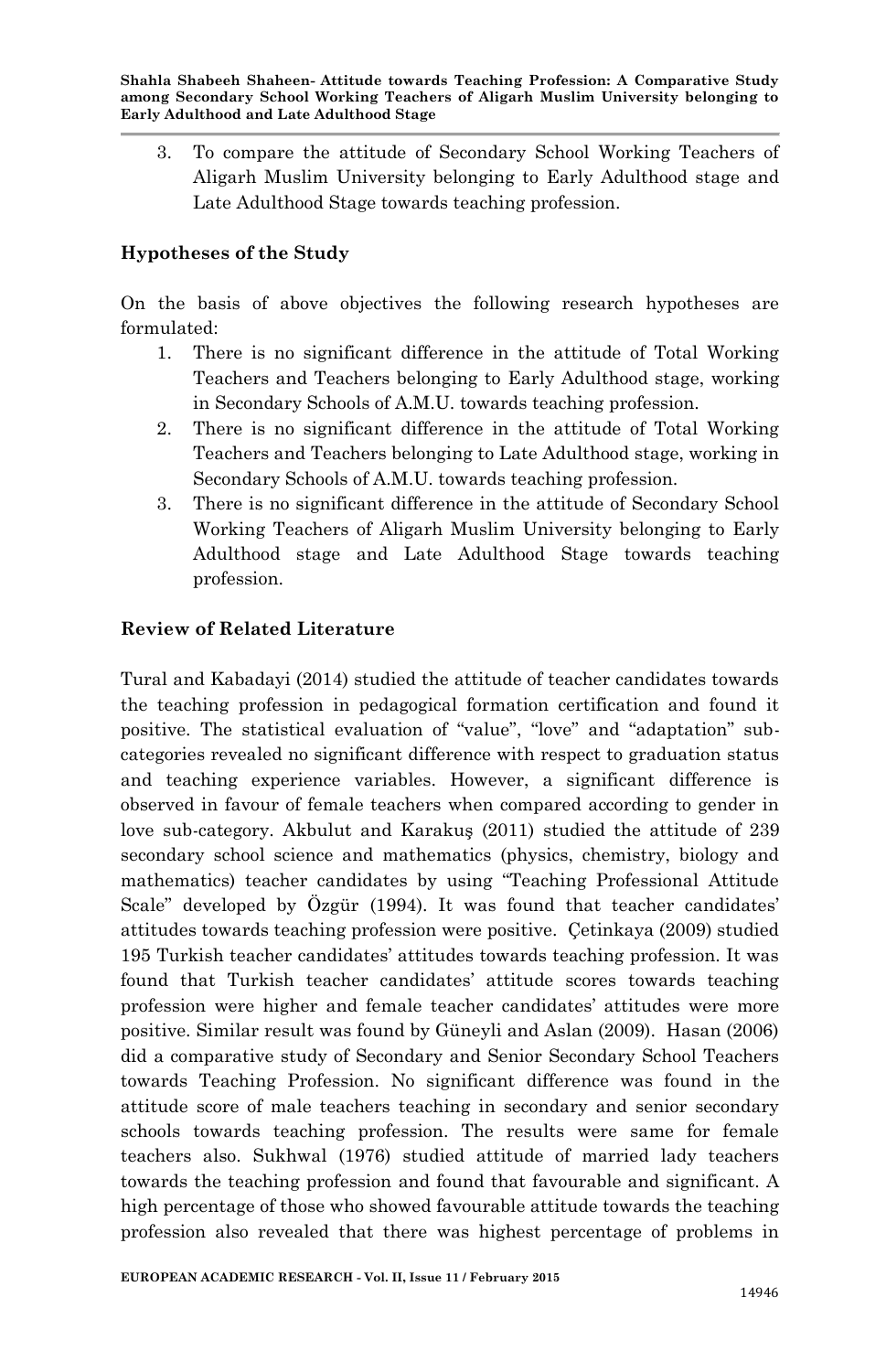actual work situations. Bhandarkar (1980) studied about the polytechnic teachers" attitude towards teaching profession and its correlates. It was found that the attitude towards the teaching profession was not significantly related to the qualifications of the teachers and the job mobility and family problems were not significantly related to teachers" attitude towards the teaching profession.

## **Research Methodology**

The present study is descriptive in its nature and is based on primary data collected from Secondary Schools of Aligarh Muslim University (A.M.U.) during the session (2009-2010) in the month of February 2010.

## **Sample**

The data was collected on Secondary School Teachers (N=100) working in Aligarh Muslim University. The total sample was further categorised as, Working Teachers belonging to Early Adulthood stage i.e. of the age group 20- 40 years (N=54) and Working Teachers belonging to Late Adulthood stage i.e. of the age group 40-60 years (N=46). The data was systematically analysed with the help of suitable statistical techniques in order to answer the questions raised in the study.

## **Tool used**

The investigator used the "Attitude Scale" developed by S.P. Ahluwalia to measure the attitude of Female pupil teachers pursuing B.Ed. course in A.M.U. and Secondary School teachers working in A.M.U. for the present study. It consisted of 90 statement of Likert type representing attitude towards various aspects of teaching profession. Responses were made on a 5 point scale and the response categories were assigned weights from 0 to 4. The statistical method used in testing the hypothesis was t-test for estimating the significant difference between mean attitude scores of two groups (Mangal, 2002). The two tailed test was used for this purpose. The Mean (M), Standard Deviation (SD), Standard Error of difference between Means (SEM), Degree of Freedom (df) and T-value (Significance of Difference between two means) of attitude scores of two groups are represented in tabular form.

## **Analysis and Interpretation**

To test the hypotheses the researcher has formulated following research questions:

**R.Q.1.** Is there any significant difference in the attitude of Total Working Teachers and Teachers belonging to Early Adulthood stage, working in Secondary Schools of A.M.U. towards teaching profession.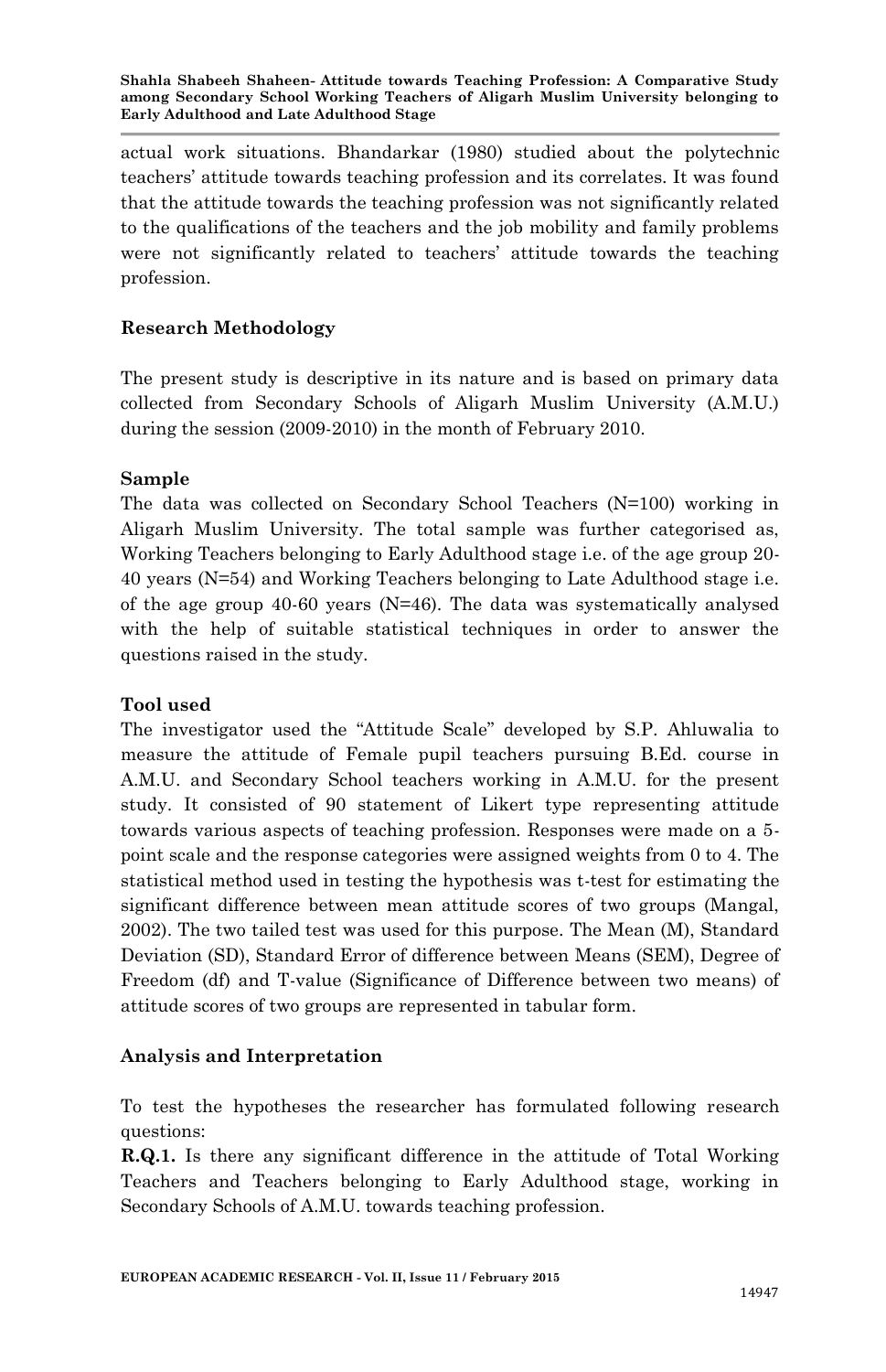Table-1 represents the significant difference in the attitude of Total Working Teachers and Teachers belonging to Early Adulthood stage, working in Secondary Schools of A.M.U. towards teaching profession.

#### **TABLE- 1**

| <b>SAMPLE</b> | N   | <b>MEAN</b><br><b>ATTIUDE</b><br><b>SCORE</b> | SD     | <b>SEM</b> | df  | t-<br>value | ОF<br><b>LEVEL</b><br><b>SIGNIFICANCE</b> | <b>HYPOTHESIS</b> |
|---------------|-----|-----------------------------------------------|--------|------------|-----|-------------|-------------------------------------------|-------------------|
| WT            | 100 | 206.750                                       | 36.411 | 3.641      | 152 | 2.653       | 0.05                                      |                   |
| WT (20-40)    | 54  | 222.732                                       | 35.264 | 4.712      |     |             | <b>SIG</b>                                |                   |

\*(WT- Working Teachers)

#### **Interpretation:**

The result shows the significance of difference of means of attitude score of total working teachers surveyed and teachers belonging to early adulthood stage, working in Secondary Schools of A.M.U. towards teaching profession. The mean attitude score of teachers belonging to early adulthood stage was found to be 222.732 and the mean attitude score of total working teacher"s was 206.750 with standard deviations 35.264 and 36.411 respectively. The calculated  $t'$  value was found to be 2.653 which was significant at 0.05 level with 152 degrees of freedom. Thus the hypothesis, "There is no significant difference in the attitude of Total Working Teachers and Teachers belonging to Early Adulthood stage, working in Secondary Schools of A.M.U. towards teaching profession" is rejected. The result shows that teachers belonging to early adulthood stage (mean=222.732) had better attitude towards teaching profession than total teachers (mean=206.750) working in secondary schools of Aligarh Muslim University.

**R.Q.2.** Is there any significant difference in the attitude of Total Working Teachers and Teachers belonging to Late Adulthood stage, working in Secondary Schools of A.M.U. towards teaching profession.

Table-2 represents the significant difference in the attitude of Total Working Teachers and Teachers belonging to Late Adulthood stage, working in Secondary Schools of A.M.U. towards teaching profession.

| TABLE. |  |
|--------|--|
|--------|--|

|                  |     | <b>ATTIUDE</b><br><b>SCORE</b> |        |       |     | value | <b>SIGNIFICANCE</b> |   |
|------------------|-----|--------------------------------|--------|-------|-----|-------|---------------------|---|
| <b>WT</b>        | 100 | 206.750                        | 36.411 | 3.641 | 144 | 0.503 | 0.05                | Δ |
| WT (40-60)<br>46 |     | 202.935                        | 45.063 | 6.644 |     |       | NOT SIG             |   |

\*(WT- Working Teachers)

#### **Interpretation:**

The result shows the significance of difference of means of attitude score of total working teachers surveyed and teachers belonging to late adulthood stage, working in Secondary Schools of A.M.U. towards teaching profession.

**EUROPEAN ACADEMIC RESEARCH - Vol. II, Issue 11 / February 2015**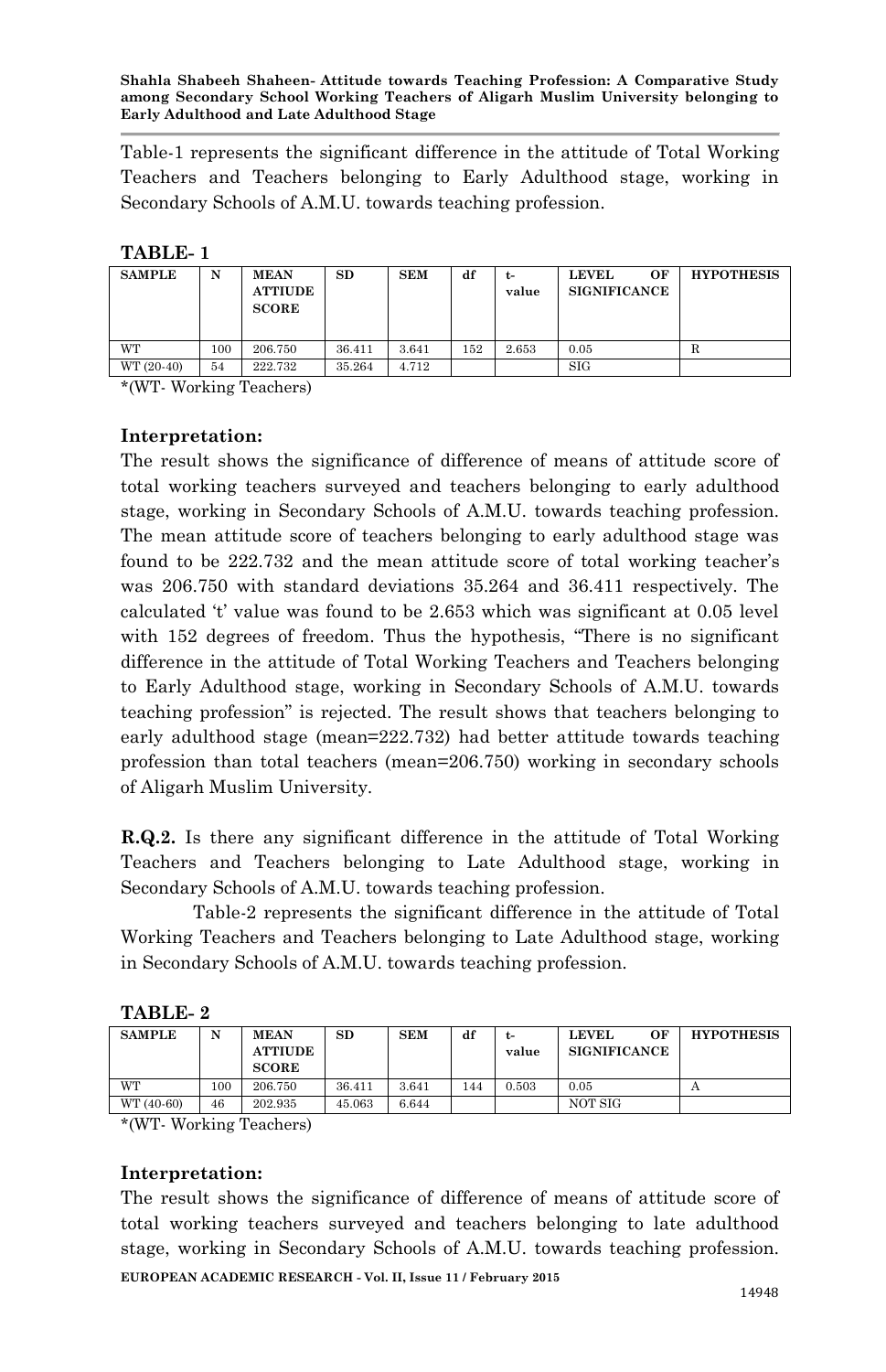The mean attitude score of teachers belonging to late adulthood stage was found to be 202.935 and the mean attitude score of total working teacher"s was 206.750 with standard deviations 45.063 and 36.411 respectively. The calculated "t" value was found to be 0.503 which was not significant at 0.05 level with 144 degrees of freedom. Thus the hypothesis, "There is no significant difference in the attitude of Total Working Teachers and Teachers belonging to Late Adulthood stage, working in Secondary Schools of A.M.U. towards teaching profession" is accepted. The result shows that teachers belonging to late adulthood stage (mean=202.935) scored slightly less in terms of attitude towards teaching profession than total teachers (mean=206.750) working in secondary schools of Aligarh Muslim University, although the difference is insignificant.

**R.Q.3.** Is there any significant difference in the attitude of Secondary School Working Teachers of Aligarh Muslim University belonging to Early Adulthood stage and Late Adulthood Stage towards teaching profession.

Table-3 represents the significant difference in the attitude of Secondary School Working Teachers of Aligarh Muslim University belonging to Early Adulthood stage and Late Adulthood Stage towards teaching profession.

### **TABLE- 3**

| <b>SAMPLE</b> | N  | <b>MEAN</b><br><b>ATTIUDE</b><br><b>SCORE</b> | $_{\rm SD}$ | <b>SEM</b> | df | t-<br>value | <b>LEVEL</b><br>ОF<br><b>SIGNIFICANCE</b> | <b>HYPOTHESIS</b> |
|---------------|----|-----------------------------------------------|-------------|------------|----|-------------|-------------------------------------------|-------------------|
| WT (20-40)    | 54 | 222.732                                       | 35.264      | 4.712      | 98 | 2.415       | 0.05                                      | R                 |
| WT (40-60)    | 46 | 202.935                                       | 45.063      | 6.644      |    |             | <b>SIG</b>                                |                   |

\*(WT- Working Teachers)

#### **Interpretation:**

The result shows the significance of difference of means of attitude of Secondary School Working Teachers of Aligarh Muslim University belonging to Early Adulthood stage and Late Adulthood Stage towards teaching profession. The mean attitude score of teachers belonging to early adulthood stage was found to be 222.732 and the mean attitude score of teachers belonging to late adulthood stage was 202.935 with standard deviations 35.264 and 45.063 respectively. The calculated "t" value was found to be 2.415 which was significant at 0.05 level with 98 degrees of freedom. Thus the hypothesis, "There is no significant difference in the attitude of Secondary School Working Teachers of Aligarh Muslim University belonging to Early Adulthood stage and Late Adulthood Stage towards teaching profession" is rejected. The result shows that teachers belonging to early adulthood stage (mean=222.732) had better attitude towards teaching profession than teachers belonging to late adulthood stage (mean=202.935), working in secondary schools of Aligarh Muslim University.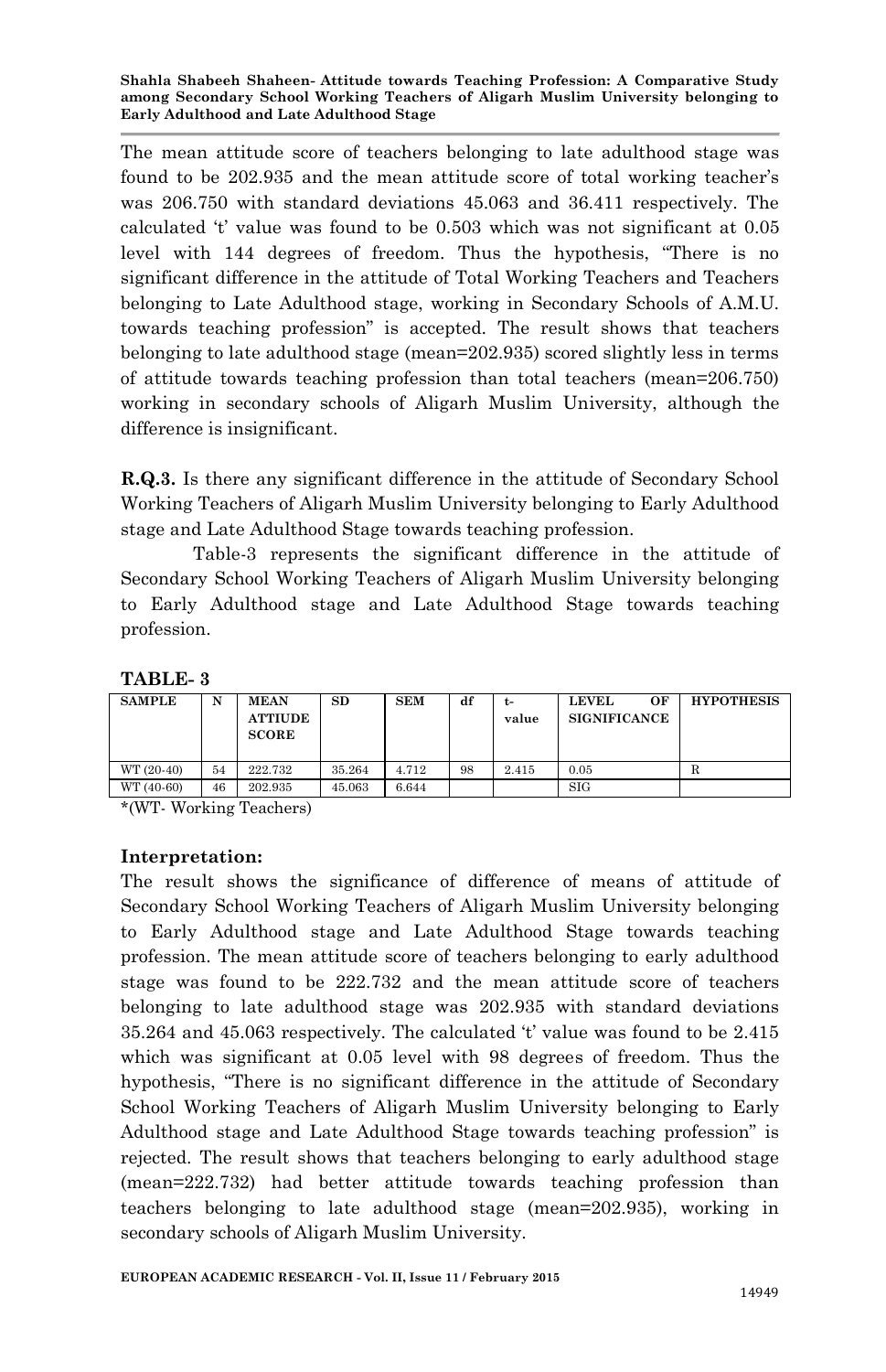#### **Findings**

- 1. There is significant difference in the attitude of Total Working Teachers and Teachers belonging to Early Adulthood stage, working in Secondary Schools of A.M.U. towards teaching profession.
- 2. There is no significant difference in the attitude of Total Working Teachers and Teachers belonging to Late Adulthood stage, working in Secondary Schools of A.M.U. towards teaching profession.
- 3. There is significant difference in the attitude of Secondary School Working Teachers of Aligarh Muslim University belonging to Early Adulthood stage and Late Adulthood Stage towards teaching profession.
- 4. With the advancing age one loses interest in routine works, so does the teacher.
- 5. It seems that by certain stage i.e. 40 years of age there is definitely higher level of energy to do any task related to physical strength. At the same time there is high level of expectations of onward progress in terms of progress.
- 6. It is psychologically proved that with the advancement of age one gets all sorts of maturity like- mental, emotional etc. one gains more capability in decision making rather than physical activities.
- 7. As one advances in experience with the passage of time one observes many ups and downs in one"s professional life. Some get promotion, privilege and concern of higher authorities and some receive rebuke that makes them disinterested and disinclined to their duties.
- 8. In most of the cases complacence, lethargy and monotony creep into their nature that stops them to think positively towards their students, institution and above all to their professional prestige and progress.
- 9. To tackle above mentioned problems, it is pointed by Marks *et al.*  (2000) that traditional structure of organization should be changed by empowering teachers in decision making process and developing an ambience where responsibilities and values are shared.

#### **Suggestions**

- 1. As cited in (Selkirk & Tichenor, 2009), many studies suggest that staff development program that focuses on specific teaching and conceptions tend to encourage working teachers (Atwater, 1991; Barnett& Sather, 1992; Freeman, 1993; Kelchtermans, 1993; Peterman, 1993; Senger, 1992).
- 2. Nature of work should be renewed, changed or added.
- 3. Teachers should be developed professionally. In the words of Guskey (2000), Teacher"s professional development includes all those processes and activities that are designed to enhance the professional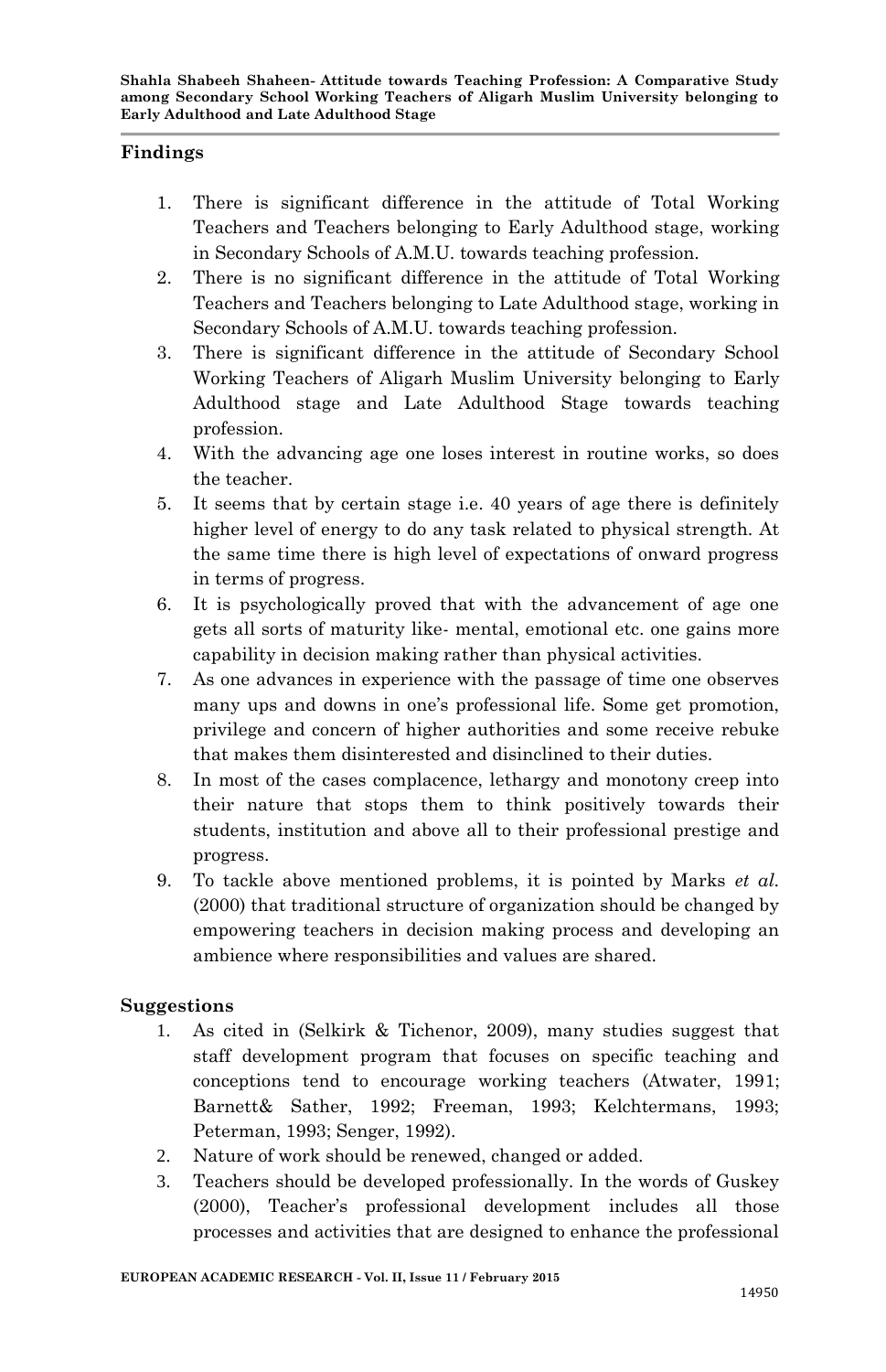knowledge, skills and attitudes of teachers so that they may improve the learning of students.

4. Promotion in consideration to the potential and efficiency should be given to keep up one"s interest and dedication to the profession.s

#### **REFERENCES**

- Ahluwalia, S.P. (1978). *Manual for Teacher Attitude Inventory*. Agra: National Psychological Corporation.
- Akbulut, Ö. E., Karakuş, F. (2011). The investigation of secondary school science and mathematics pre-service teachers' attitudes towards teaching profession. *Educational Research and Reviews, 6(6), 489- 496.*
- Attitude. (1768). *Encyclopedia Britannica* Volume 2. Chicago, USA: William Benton.
- Babu, B.P. & Raju, T.J.M.S. (2013). Attitude of student Teachers towards their Profession. *International Journal of Social Sciences and Interdisciplinary Research, Vol. 2(1), 1-6.*
- Bhandarkar, B. G. (1980). A study on polytechnic teachers attitude towards teaching profession and its correlates, *Abstract: 1126, III Survey Report*, Govt. Polytechnic, Jalgaon.
- Çetinkaya, Z. (2009). Identifying Turkish pre-service teachers" attitudes toward teaching profession. *Elementary Education Online, 8(2), 298- 305.*
- Enslin, P. (2010). *Philosophy of Education.* In International Encyclopedia of Education. (Vol. 6 p. 03). Amsterdam: Academic Press.
- Güneyli, A., & Aslan, C. (2009). Evaluation of Turkish prospective teachers' attitudes towards teaching profession (Near East University case). *Procedia Social and Behavioral Sciences, 1, 313-319.*
- Guskey, T.R. (2000). *Evaluating Professional Development.* Thousand Oaks. CA: Corwin Press.
- Hasan, M. (2006). *A Comparative Study of attitude of Secondary and Senior Secondary School Teachers towards teaching profession*. Unpublished paper (Department of Education, Aligarh Muslim University). Aligarh.
- Hurlock, E.B. (2008). *Developmental Psychology: A life- span Approach.* 5 th Edition. New York: Tata McGraw Hill.
- Imants, J. & Van Veen, K. (2010). *Teacher Learning as Workplace Learning.* In International Encyclopedia of Education. 3rd Edition. (Vol. 07, p 569).
- Mangal, S.K. (2002). *Statistics in Psychology and Education. 2nd Edition.* New Delhi: PHI Learning Pvt. Ltd.